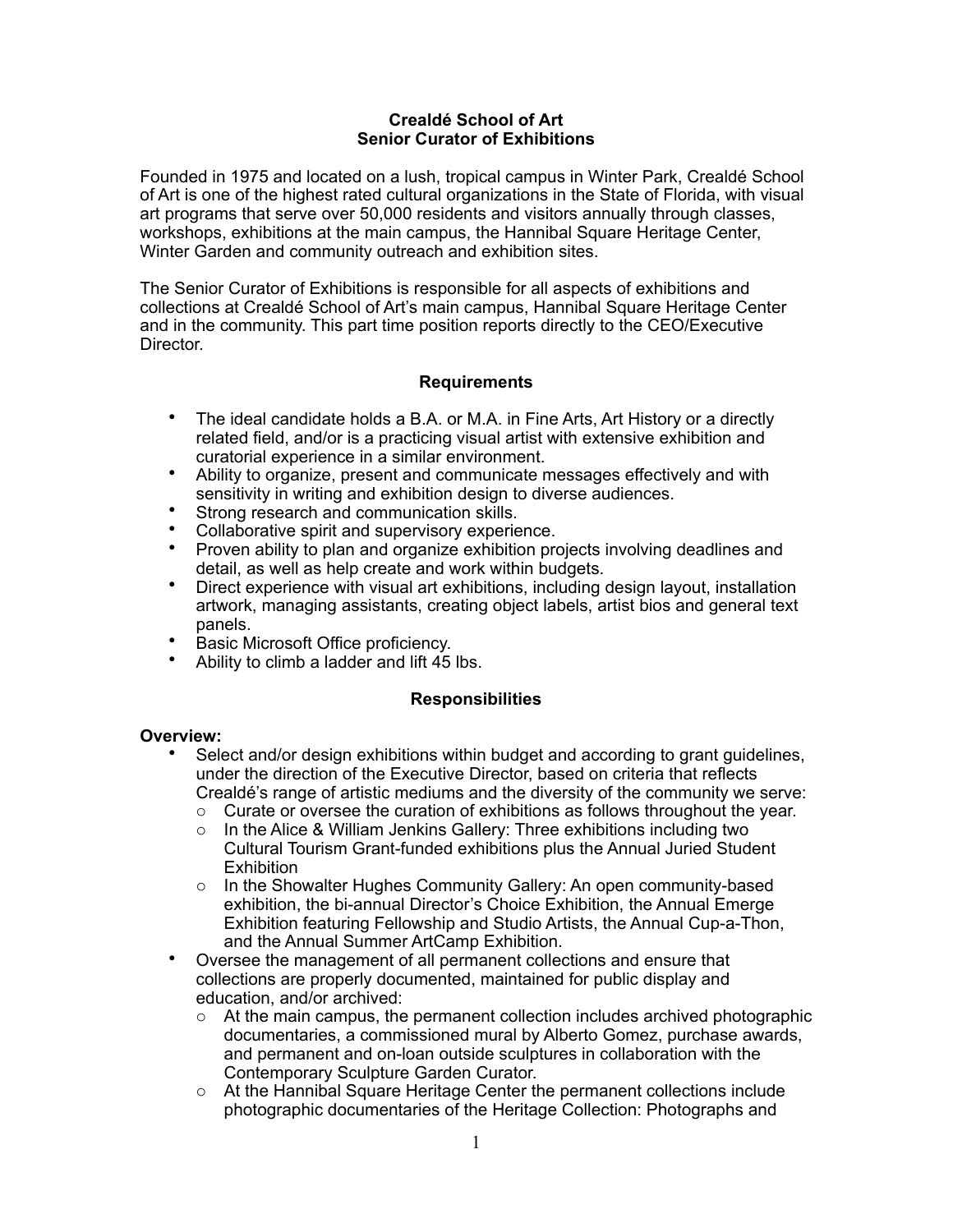Oral Histories of West Winter Park and The Sage Project: Hannibal Square Elders Tell Their Stories, the historic timeline, and all interior exterior public art commissions, purchases and donations. Collaborate with the Hannibal Square Heritage Center Manager and the Executive Director on all exhibitions and displays.

- o In the community, collections include the Community Pride in Hannibal Square mosaic mural as well as other public art pieces at various community centers.
- o Maintain travelling exhibitions from start to finish, ensuring artwork is managed and archived properly.

# **Research, Exhibition Prospects, and Artist Proposals:**

- Research artists as needed and in line with gallery and exhibition criteria.
- Respond to all inquiries by email and in a timely manner.
- Keep a record of artist proposals and other prospective exhibitions opportunities.

#### **Exhibition Planning:**

- Work with Executive Director, Grant Writer and Hannibal Square Heritage Center Manager to determine annual exhibition calendar by the spring of prior year.
- Contact potential exhibiting artists, collect artist's information and photographs for grant submissions, planning calendar and marketing.
- Collaborate with the Grant Writer to produce the Exhibition Planning Calendar by April 1 for the following year, providing titles, dates, descriptions and print-ready photographs.

### **Project Management:**

- After the exhibitions calendar is approved, initiate and secure artist contracts and begin necessary work and hold meetings with key staff, particularly the Marketing Manager, to create realistic timelines and benchmarks for exhibition-related marketing materials, signage and catalogs if applicable.
- Provide additional text and photographs to Marketing Manager as needed; work with designer and writer if a catalog is to be made.
- For text panels, object labels, exterior signage, and price lists, give content direction to Marketing Manager, pick-up signage from vendor, prepare for installation.
- Proof-read all exhibition-related promotional materials.
- Assist occasional guest curators, from the process of gathering contracts and information through the production of the exhibition.
- Arrange with artists, as part the contract, for the delivery and pickup of the work (see Artwork Management below.)
- Install exhibitions and directly supervise all assistants helping with installation.

#### **Supervision:**

- Supervise guest curators and artists, acting as the communication liaison between them and the Crealdé administration.
- Track all information sent by curators and artists.
- Create, distribute and ensure the completion of all contracts with all artists and guest curators.
- Provide a copy of signed contracts to the Development Assistant to include in database and ensure guest curators and artists are added to the database.
- Schedule and supervise volunteer installation assistant and gallery sitters as needed.

#### **Gallery Aesthetic and Maintenance:**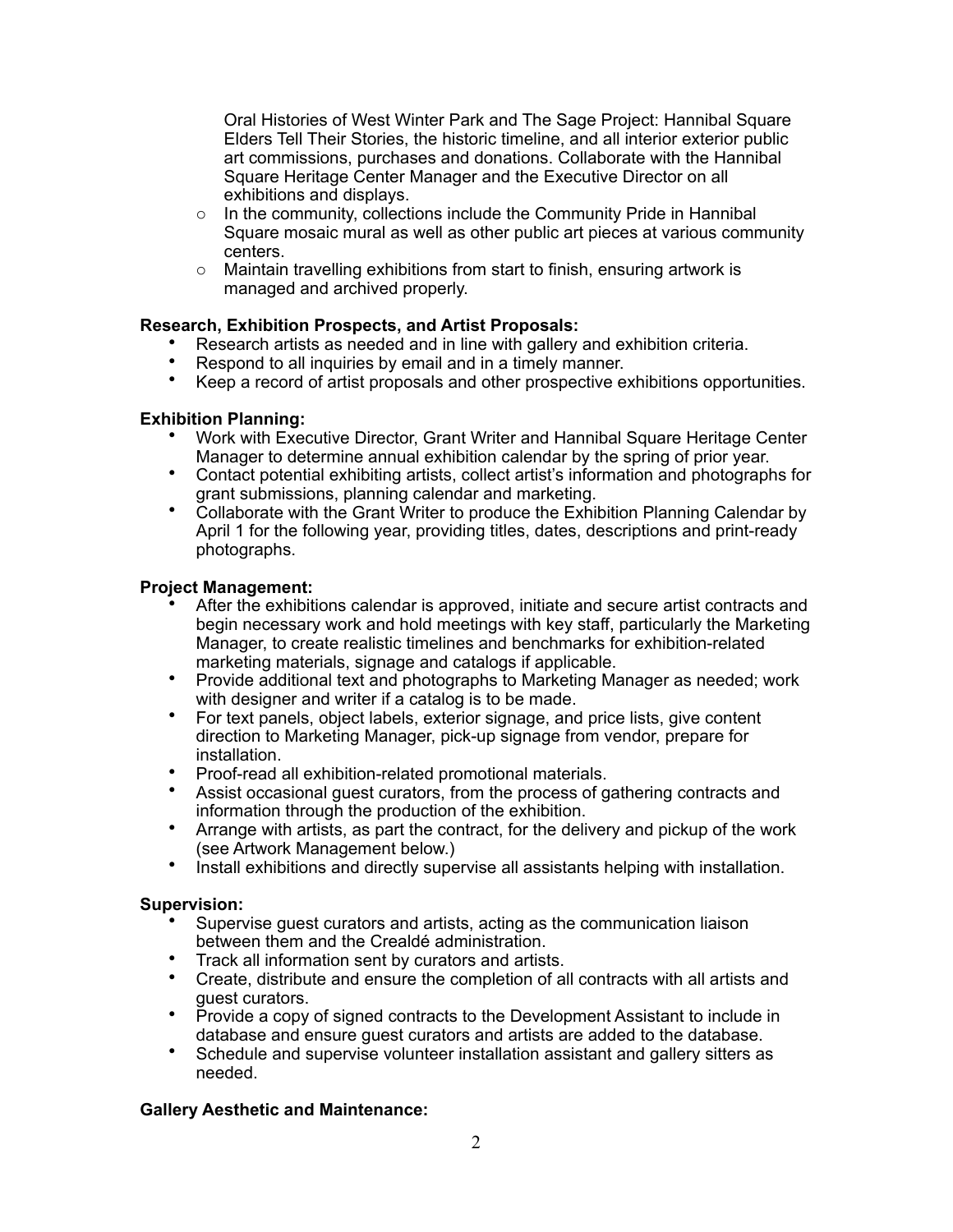- Work with the Facilities Manager to ensure lighting and paint is perfect in all galleries.
- Adjust lighting and touch up paint or supervise re-painting of walls and pedestals for exhibitions as needed.
- Make sure gallery floors and walls are clean.
- Develop and display price lists, sign-in book, surveys and ensure that promotional materials are current, organized and accessible.
- Spot clean floors and walls as needed.

### **Artwork Management (Sales, Insurance and Care):**

- Supervise the process of art sales with Accounting Manager; be familiar with current levels of insurance and make sure to select artists whose work is valued within insured parameters.
- Regularly inspect artwork during exhibition runs and report any damages to the Executive Director and to the artist.
- Document (photograph) the condition and packaging of all received artwork; note and retain all wrapping and packaging and return artwork as received.
- Negotiate and schedule the transportation of artwork (this should be part of the contract). In some circumstances, secure truck rental and assistants as needed to pick-up and return artwork.

### **Gallery Opening Receptions and Tours:**

- Work with Facilities Manager to plan opening receptions.
- Help with reception preparation including artist nametags, requesting floral arrangements and dry cleaning table clothes as needed.
- Preside over opening receptions and special events involving galleries. At opening receptions, introduce guest curators/artists and provide remarks.
- Supervise volunteers to capture attendance numbers and survey data; provide data to Grant Writer.
- Schedule and present gallery tours during exhibition runs for the public and for special groups as needed, such as during the run of an Orange County-funded exhibition, Board of Directors meetings or special fundraising events.

#### **Tracking and Reporting:**

- Complete public impact forms after each exhibition opening and at the end of each exhibition run.
- Oversee the implementation of patron surveys (required by grant funders).
- Complete Public Impact Forms for all
- Ensure information collected in surveys and sign-in book is communicated to appropriate administrative staff

#### **Accounting:**

- As needed, request checks from the Accounting Manager and oversee the distribution of checks to artists; turn in receipts with correct budget information in a timely manner.
- Ensure that all curatorial and exhibition-related budget items are correctly budgeted and expended.
- Track hours and activities on a time sheet provided by the Accounting Manager.

# **Time Commitment, Compensation, and Benefits**

The Senior Curator of Exhibitions is a part-time position for 20 hours a week at a rate of \$25 per hour for a total of \$26,000 annually. Benefits include paid vacations and holidays, as well as one free art class per session and limited access to Crealdé studios